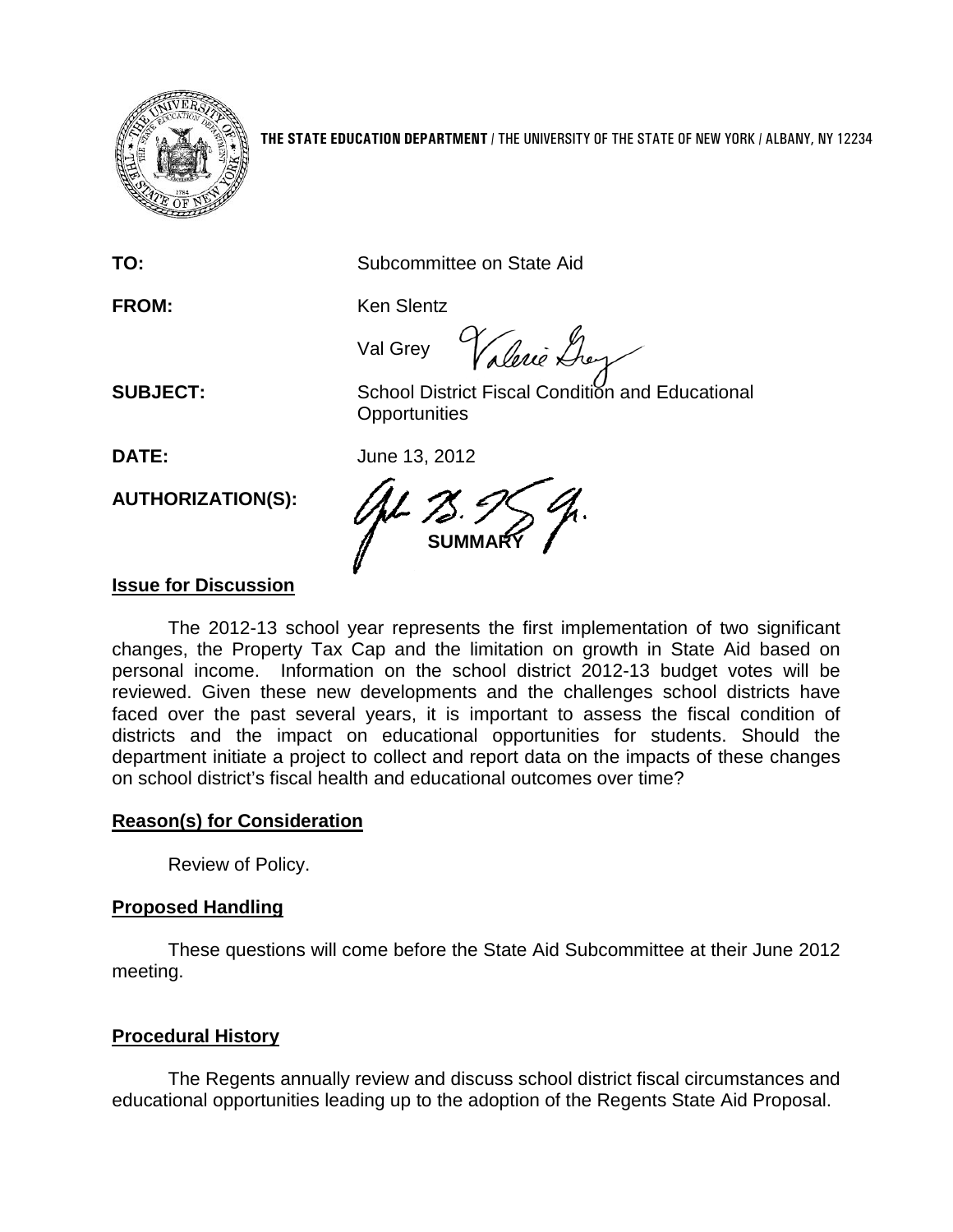#### **Background Information**

Each year the Board of Regents develops a proposal on State Aid to school districts and advocates for its enactment to educators and policy makers. As part of that process, the Board reviews the economic and educational circumstances of school districts across the State. The Regents Subcommittee on State Aid reviewed the enacted State budget with regard to legislative action on State Aid to school districts at their April 2012 meeting. This review set the context for school districts in order to begin the planning process for the development of the Regents proposal on State Aid to school districts for the next year. This year's school aid was increased by \$805 million, a 4.1 percent increase compared to the prior year.

Chapter 58 of the Laws of 2011 limited future growth in State Aid to the annual increase in Personal Income. The 2012-13 Enacted Budget was the first application of the Personal Income Growth Index.

Chapter 97 of the Laws of 2011 enacted legislation establishing a "property tax cap" on the amount that local governments including school districts can increase their property tax levy each year. The law became effective for school districts beginning in the 2012-13 school year. Under Chapter 97, the growth in the property tax levy is capped at two percent or the rate of inflation, whichever is less, with some adjustments and exceptions. Local governments have the ability to override the cap. See Attachment A for more information.

#### **Recommendation**

It is recommended that the department work to identify a dataset that could best measure educational opportunities offered to students across the State with the goal of developing an index based on the key indicators. Initial efforts would center on using existing data and reviewing opportunities to collect new data to develop baselines and monitor changes over time in order to inform policy decisions. Ultimately, the project would identify best practices and choices which provide high quality, cost effective education. The department anticipates working with the academic and research communities as well as stakeholders on this project.

#### **Timetable for Implementation**

Issues that emerge from this discussion will inform the context for development of Regents State Aid proposals.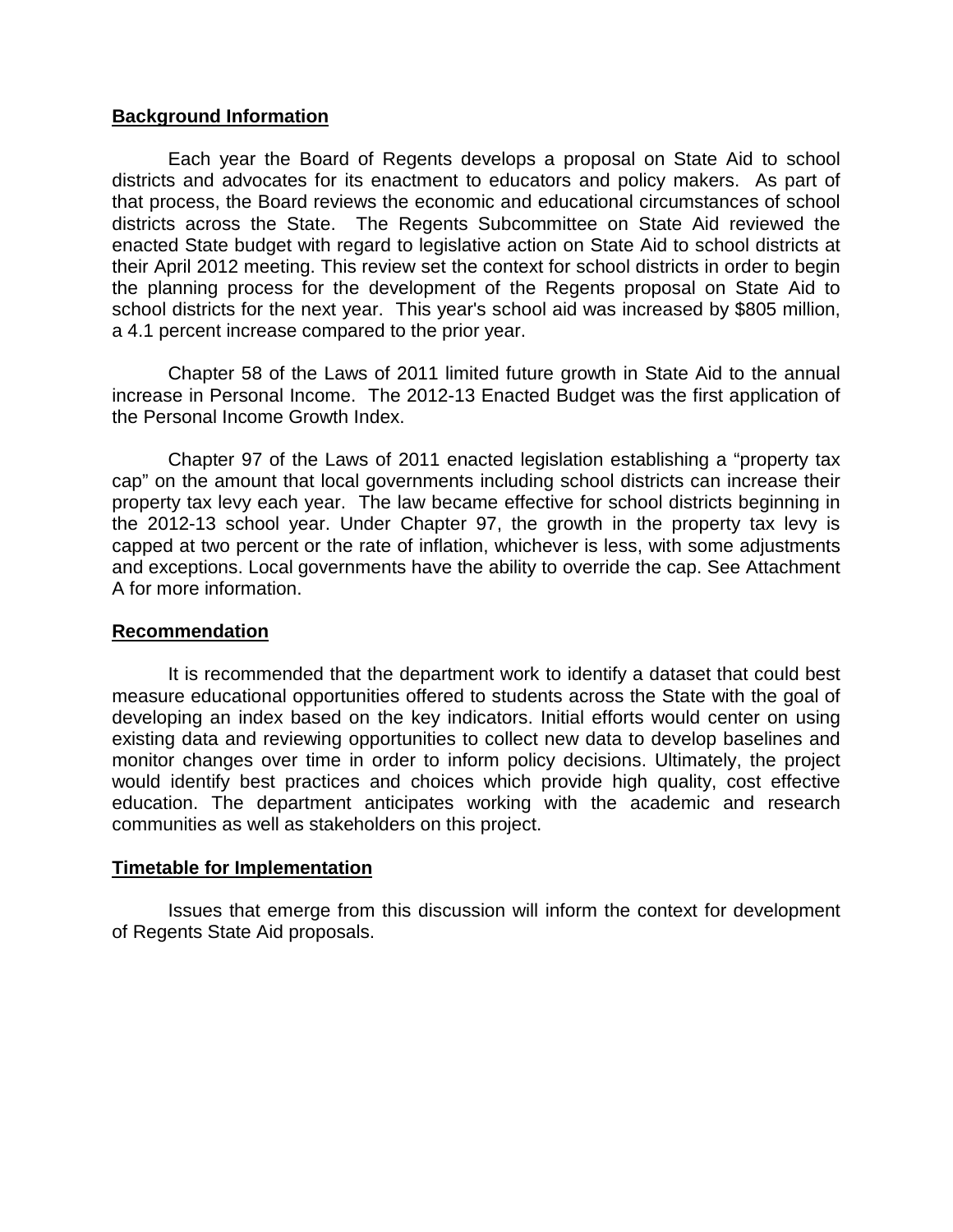# HIGHLIGHTS OF 2012-13 S CHOOL DISTRICT BUDGET VOTES

• New York State voters, except those in the Big Five Cities, went to the polls on May 15, 2012 and passed 96.5 percent of school district budgets. This is the second highest passage rate since the Department began tracking budget votes in 1969. The chart below provides a recent history of budget vote results.

| <b>School Year</b><br><b>Budget</b> | <b>Number of Districts</b><br>Voting | <b>Percent of</b><br><b>Budgets Adopted</b> | <b>Percent of</b><br><b>Budgets Defeated</b> |
|-------------------------------------|--------------------------------------|---------------------------------------------|----------------------------------------------|
| 2006-07                             | 679                                  | 88.7%                                       | 11.3%                                        |
| 2007-08                             | 680                                  | 95.3%                                       | 4.7%                                         |
| 2008-09                             | 676                                  | 92.5%                                       | 7.5%                                         |
| 2009-10                             | 675                                  | 97.3%                                       | 2.7%                                         |
| 2010-11                             | 677                                  | 92.2%                                       | 7.8%                                         |
| 2011-12                             | 678                                  | 92.4%                                       | 6.6%                                         |
| 2012-13                             | 677                                  | 96.5%                                       | 3.5%                                         |

- Budget vote results presented here do not include New York City or the Big Four cities, i.e., Yonkers, Buffalo, Rochester, or Syracuse. New York City is not subject to tax cap legislation and the Big Four city school district budgets are subject to their municipal tax cap levy limit.
- This was the first year that the tax cap levy was applicable to districts' budgets and 619 districts, or 92 percent, presented budgets at or below their calculated tax levy limit. Within this group of districts, 99 percent, or 613, budgets passed.
- The positive outcome of budget votes generally appears to reflect voter support for school districts containing spending increases.
- More specifically, of the 52 districts attempting to override the cap with a super majority vote, 34 districts, or 65 percent, were successful.